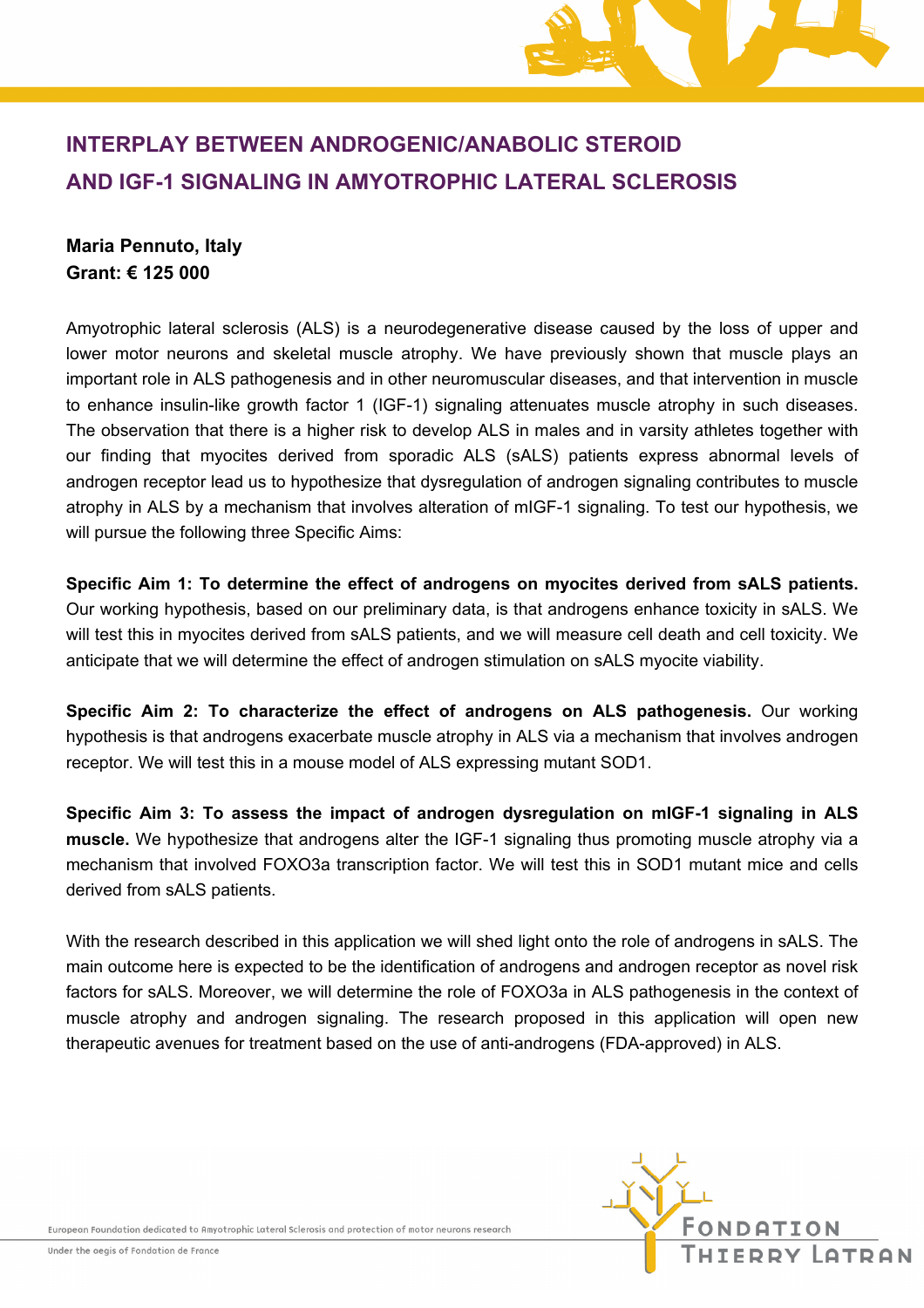

#### **TEAM**

This project will be undertaken by the joined effort of four independent research groups:

### **Coordinator: Maria Pennuto**, PhD, Italian Institute of Technology, Italy

The group of Dr Pennuto is composed of the PhD student Chiara Scaramuzzino and the undergraduate fellow Tanya Aggarwal.

**Gillian Butler-Browne**, PhD, Since January 1st 2009, a mixed research unit UPMC-INSERM-CNRS-AIM has been created with the primary objective of developing innovative approaches to cell, gene or pharmacological therapies, based on understanding the molecular pathophysiology of a disease and therefore adapted to it. Dr. Gillian Butler-Browne is heading the "Remodeling, Regeneration and Cell Therapy of Striated Muscle team" within this research Unit. The laboratory is located at the Myology Institute, a reference centre for international expertise on diseases and ageing of skeletal muscle. The unit has access to all of the equipment necessary to carry out this project including cell-culture facilities designed for human cell culture, molecular biology and histology laboratories dedicated to research in neuromuscular diseases, viral vector production facilities, animal facilities, image analysis platforms, as well as state-of-the-art whole body imaging and physiological evaluation platforms. We have close collaborations with Dr Pierre-François Pradat and Prof Menninger who treat the ALS patients and Dr Vincent Mouly(research director), Dr Anne Bigot and DR Kamel Mamchaoui (research assistant) are directly involved in the project.

**Antonio Musaro**, PhD, University La Sapienza, Rome, Italy. The group of Dr. Musarò is composed by the post-docs Gabriella Dobrowolny and Michela Aucello and by the technician Carmine Nicoletti. The undergraduate and PhD students will be also partly involved in the project.

**Angelo Poletti**, PhD, University of Milan, Italy. The group of Dr. Poletti is composed by the Assistant Professor Rita Galbiati, by the post-Docs Paola Rusmini, Daniela Sau, Valeria Crippa and by the PhD student Elena Bolzoni. The undergraduate students will be also partly involved in the project.

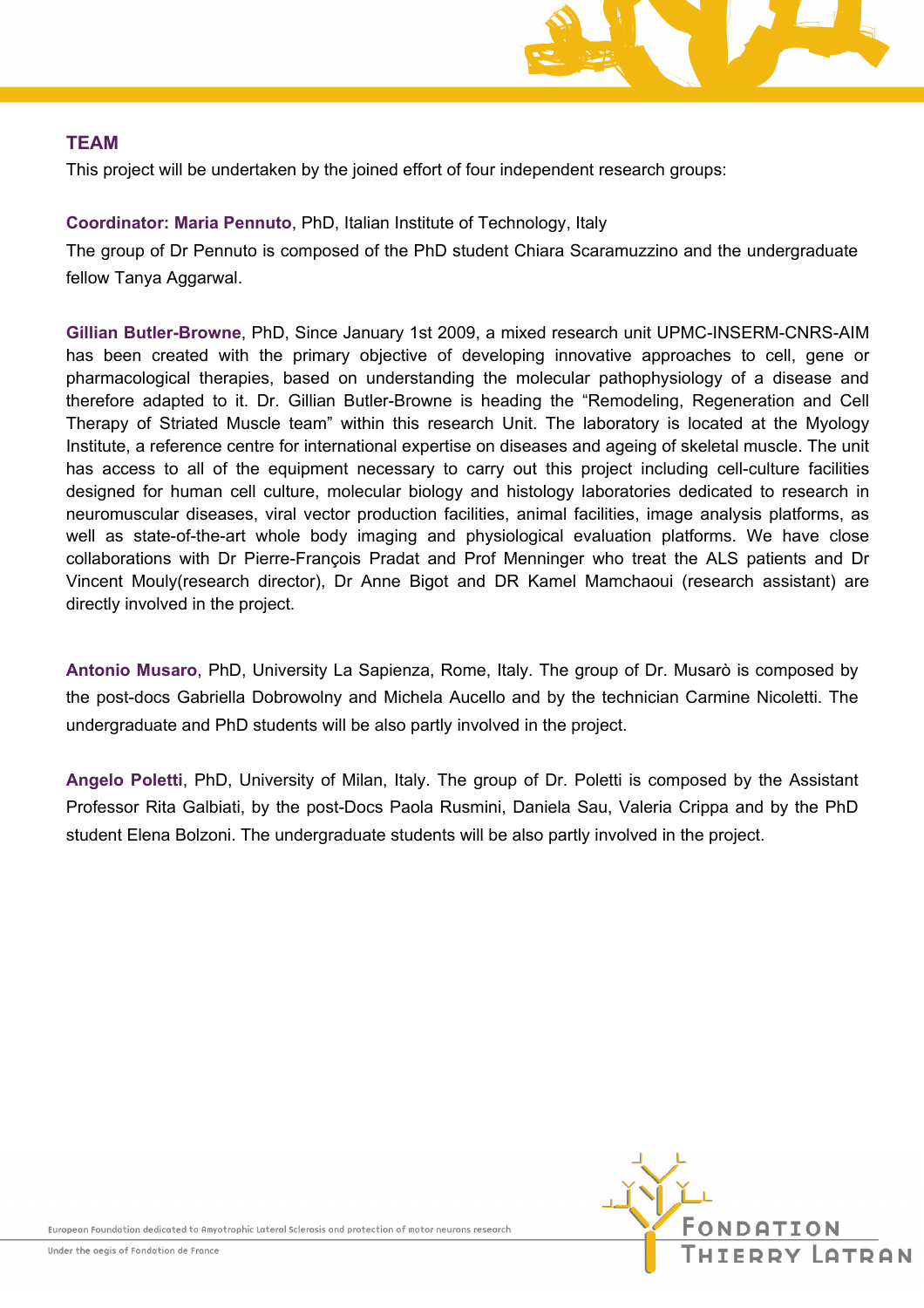## **ALS/androgen/IGF-1: Interplay between Androgenic/Anabolic Steroid and IGF-1 Signaling in Amyotrophic Lateral Sclerosis**

**Call for projects 2010 Grant:** 125 000 € **Project Duration:** 2 years

**Investigators:** Maria Pennuto, Italian Institute of Technology, Italy, Angelo Poletti, University of Milan, Italy, Antonio Musaro`, University La Sapienza, Rome, Italy, Gillian Butler-Browne, Inserm/UMR7215 CNRS, France

#### **Updated results December 2012**

Dysregulation of androgen signaling may contributes to the mecanism of ALS. To test our hypothesis, we treated mice expressing mutant SOD1 with the synthetic androgen nandrolone and reduced serum levels of testosterone by surgical castration. We obtained evidence that androgens modify SOD-related ALS phenotype in vivo. In detail, we found that castration leads to a significant decrease of body weight in the SOD1-G93A mice, indicating that endogenous testosterone contributes to body weight maintenance in this ALS mouse model. Nandrolone treatment increased body weight only in the castrated mice, but it had no effect on the mice producing endogenous testosterone. We also analyzed motor dysfunction using hanging wire and rotarod analyses. We found that castration ameliorates performance. Surprisingly, we found that also nandrolone improves motor function. These result support a protective role of endogenous testosterone in the pathogenesis of ALS. Moreover, these data highlight a protective role of nandrolone in ALS-related pathogenesis. To elucidate the mechanism through which androgens exert their effects on the mutant SOD1 mice, we analyzed the expression of heat shock proteins. We found that motor neurons expressing mutant SOD1 express high levels of the heat shock protein B8 (HspB8). We showed that HspB8 increases the clearance of mutant SOD1. Importantly, we have evidence that the expression of HspB8 is positively regulated by estrogens. In conclusion, our results support a role for androgens in ALS pathogenesis.